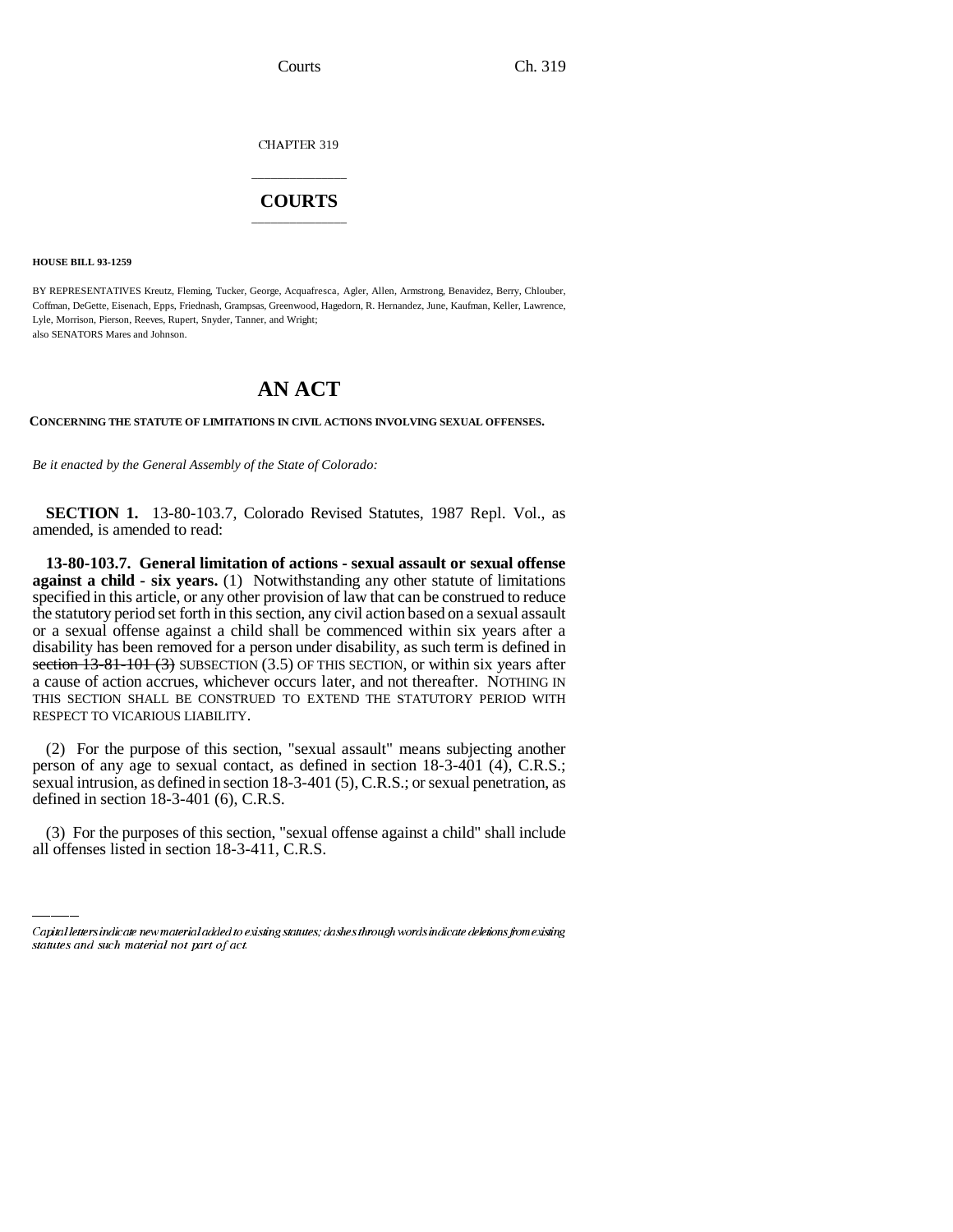(3.5) (a) FOR THE PURPOSE OF THIS SECTION, "PERSON UNDER DISABILITY" MEANS ANY PERSON WHO IS A MINOR UNDER EIGHTEEN YEARS OF AGE, A MENTAL INCOMPETENT, OR A PERSON UNDER OTHER LEGAL DISABILITY AND WHO DOES NOT HAVE A LEGAL GUARDIAN. "PERSON UNDER DISABILITY" ALSO INCLUDES A VICTIM OF A SEXUAL ASSAULT WHEN THE VICTIM IS IN A SPECIAL RELATIONSHIP WITH THE PERPETRATOR OF THE ASSAULT OR IS A VICTIM OF A SEXUAL OFFENSE AGAINST A CHILD OR IS A VICTIM WHO IS RESIDING IN AN INSTITUTIONAL FACILITY, SUCH AS A NURSING HOME, REGIONAL CENTER, OR RESIDENTIAL FACILITY FOR THE TREATMENT AND CARE OF PERSONS WITH MENTAL ILLNESS OR FOR THE CARE OF PERSONS WITH DEVELOPMENTAL DISABILITIES AND WHERE THE VICTIM IS PSYCHOLOGICALLY OR EMOTIONALLY UNABLE TO ACKNOWLEDGE THE ASSAULT OR OFFENSE AND THE HARM RESULTING THEREFROM. FOR THE PURPOSE OF THIS SUBSECTION (3.5), "SPECIAL RELATIONSHIP" MEANS A RELATIONSHIP BETWEEN THE VICTIM AND THE PERPETRATOR OF THE SEXUAL ASSAULT WHICH IS A CONFIDENTIAL, TRUST-BASED RELATIONSHIP, SUCH AS ATTORNEY-CLIENT, DOCTOR-PATIENT, PSYCHOTHERAPIST-PATIENT, MINISTER-PARISHIONER, TEACHER-STUDENT, OR FAMILIAL RELATIONSHIP. IT IS THE INTENT OF THE GENERAL ASSEMBLY TO LEAVE IN PLACE THE SIX-YEAR LIMITATION FOR ADULTS SUBJECTED TO A SEXUAL ASSAULT EXCEPT IN THE SITUATIONS DESCRIBED IN THIS PARAGRAPH (a) IN WHICH THE VICTIM IS IN A SPECIAL RELATIONSHIP WITH THE PERPETRATOR OF THE ASSAULT. IN THE CIRCUMSTANCES IN WHICH A VICTIM IS IN A SPECIAL RELATIONSHIP WITH THE PERPETRATOR OF THE ASSAULT OR IS A VICTIM OF A SEXUAL OFFENSE AGAINST A CHILD OR A VICTIM WHO IS RESIDING IN AN INSTITUTIONAL FACILITY, SUCH AS A NURSING HOME, REGIONAL CENTER, OR RESIDENTIAL FACILITY FOR THE TREATMENT AND CARE OF PERSONS WITH MENTAL ILLNESS OR FOR THE CARE OF PERSONS WITH DEVELOPMENTAL DISABILITIES AND WHERE THE VICTIM IS PSYCHOLOGICALLY OR EMOTIONALLY UNABLE TO ACKNOWLEDGE THE ASSAULT OR OFFENSE AND THE HARM RESULTING THEREFROM, THE SIX-YEAR LIMITATION SHALL BE TOLLED UNTIL THE DISABILITY IS REMOVED.FOR THE PURPOSE OF THIS SECTION, WHERE THE PLAINTIFF IS A VICTIM OF A SERIES OF SEXUAL ASSAULTS OR SEXUAL OFFENSES AGAINST A CHILD, THE PLAINTIFF NEED NOT ESTABLISH WHICH ACT OF A SERIES OF ACTS CAUSED THE PLAINTIFF'S INJURY, AND THE STATUTE OF LIMITATIONS SET FORTH IN THIS SECTION SHALL COMMENCE WITH THE LAST IN THE SERIES OF ACTS, SUBJECT TO THE PROVISIONS OF THIS SECTION REGARDING DISABILITY. HOWEVER, AS ELEMENTS OF THE CAUSE OF ACTION, A PERSON UNDER DISABILITY WHO IS PSYCHOLOGICALLY OR EMOTIONALLY UNABLE TO ACKNOWLEDGE THE ASSAULT OR OFFENSE AND THE HARM RESULTING THEREFROM SHALL HAVE THE BURDEN OF PROVING THAT THE ASSAULT OR OFFENSE OCCURRED AND THAT SUCH PERSON WAS ACTUALLY PSYCHOLOGICALLY OR EMOTIONALLY UNABLE TO ACKNOWLEDGE THE ASSAULT OR OFFENSE AND THE HARM RESULTING THEREFROM.

(b) NOTWITHSTANDING THE PROVISIONS OF SECTION 13-90-107, THE FILING OF A CLAIM PURSUANT TO THIS SUBSECTION (3.5) IS DEEMED TO BE A LIMITED WAIVER OF THE DOCTOR-PATIENT PRIVILEGE OR THE PSYCHOLOGIST-PATIENT PRIVILEGE TO PERSONS WHO ARE NECESSARY TO RESOLVE THE CLAIM, AND A DOCTOR OR PSYCHOLOGIST WHO PROVIDED MEDICAL CARE AND TREATMENT OR COUNSELING AND TREATMENT TO THE PLAINTIFF FOR INJURIES UPON WHICH AN ACTION UNDER THIS SUBSECTION (3.5) IS BASED MAY BE EXAMINED AS A WITNESS. ALL MEDICAL RECORDS PERTAINING TO ANY RELEVANT MEDICAL CARE AND TREATMENT OR COUNSELING AND TREATMENT OF THE PLAINTIFF ARE ADMISSIBLE INTO EVIDENCE IN AN ACTION BROUGHT PURSUANT TO THIS SUBSECTION (3.5) AND SHALL BE AVAILABLE FOR